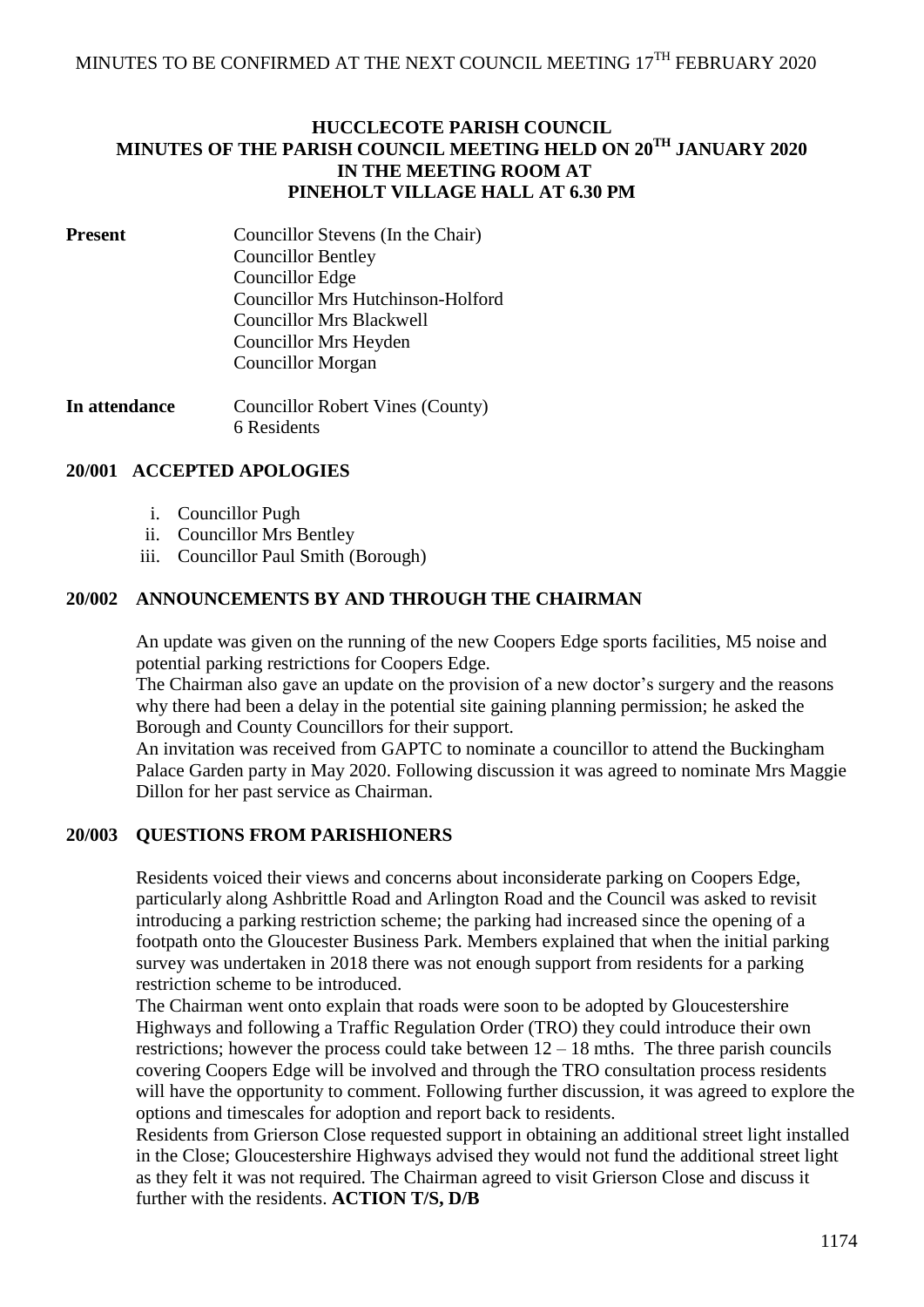Residents left the meeting.

Councillor David Brown (Gloucester City) introduced himself to the Council and expressed how important a new doctor's surgery is to local people.

Councillor Bentley left the meeting.

## **20/004 APPROVAL OF THE MINUTES OF THE LAST MEETING**

The minutes of the Council meeting held on  $9<sup>th</sup>$  December 2019 were approved and duly signed by the Chairman.

## **20/005 MATTERS ARISING FROM MINUTES**

The Borough Councillor gave an update on unauthorised use of land in Stump Lane, she explained that sheds and caravans were not permanent structures and therefore no enforcement action could be taken by the Borough Council; the Chairman reminded Councillor Mrs Blackwell that the area was Greenbelt land and that the structures had been there for some time. **ACTION G/B** to go back to enforcement team.

## **20/006 BOROUGH / COUNTY COUNCILLORS REPORT**

County - Councillor Robert Vines reported that the County Council will meet next month to agree its budget; the proposed budget will include an additional £12.9m for vulnerable children services, £6.5m for a new special school in Brockworth and £20m for a new secondary school in Cheltenham.

Borough – Councillor Mrs Blackwell had attended a Community Infrastructure Levy (CIL) seminar and she explained how it is collected and held by the borough council.

## **20/007 DECLARATIONS OF INTEREST**

Councillor Mrs Blackwell declared she is a member of the Tewkesbury Borough Council planning committee; she would therefore not participate in any discussions relating to planning matters.

#### **20/008 PLANNING**

#### **a) New Applications**

There were no new applications to be discussed.

#### **b) Decisions**

There were no decisions received.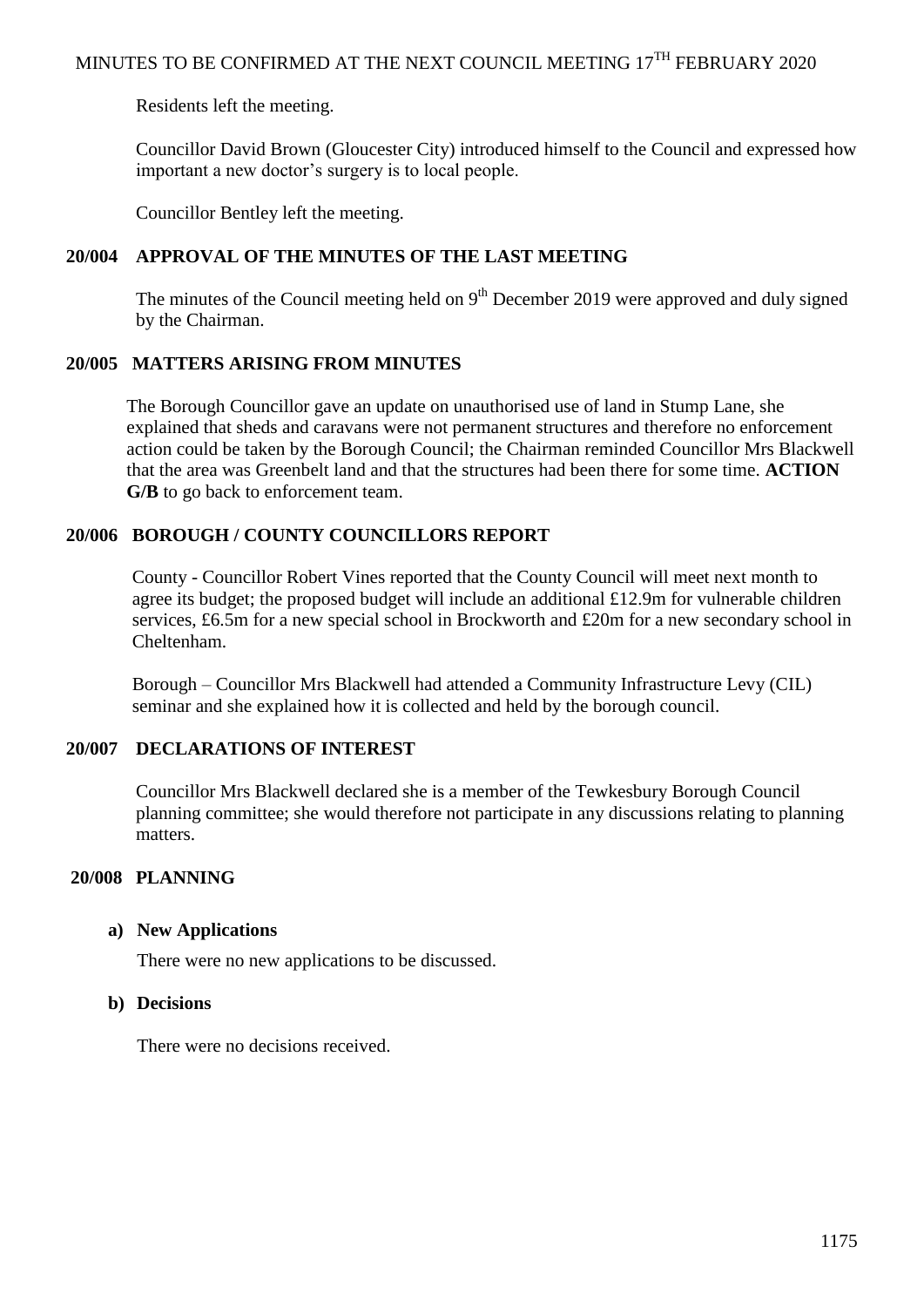### **20/009 PINEHOLT VILLAGE HALL**

#### **a) Clerk's report**

The CCTV system at the village hall had been upgraded; new cameras were installed and give better coverage of the areas surrounding the village hall including the Bowling Green. There was an issue with one of the cameras which is to be resolved by Allcoopers, the Clerk would follow up. Members have the option to view the cameras on their phones or other devices. The Clerk will review the CCTV policy. **ACTION CLERK**

A new sensory class will commence in February at the village hall.

#### **b) Hedge and tree removal**

A third quote was awaited from Charlton Abbots. Members were mindful that the clearance work needed to be done before March, prior to the nesting season, therefore a decision should be made soon. It was agreed that Councillor Morgan circulate all quotes with his recommendation. The Clerk asked for the work to be completed during the February half term week. **ACTION S/M**

## **20/010 HIGHWAYS AND TRANSPORT**

#### **a) Outstanding issues**

Wildflower planting, an application to cultivate is to be completed and submitted to Gloucestershire Highways with the fee of £85; members agreed to proceed.

Coopers Edge snagging list, a list detailing defects in the highway was sent to Gloucestershire Highways, the Consortium manager and Bovis Homes adoptions manager.

Tree planting, The Woodland Trust confirmed that the 450 trees will be delivered late February. Councillor Bentley will check with Andrew Johnson on where the existing planting pits are on the banks of the Wotton Brook and would clarify the other areas for planting; tree planting will take place on Saturday  $21<sup>st</sup>$  March.

Sussex Gardens road closure details were noted

## **b) Potential waiting restriction changes in Bird Road and Folland Ave**

Members discussed and agreed the locations for extending the double yellow lines on Bird Road and Folland Avenue; the extensions will improve road safety. A consultation event will take place for residents to view the plans before instructing Gloucestershire Highways to undertake the Traffic Regulation Order; all members agreed with this action. **ACTION CLERK, A/P, J/H**

#### **c) Street lighting in Grierson Close**

As discussed earlier in the meeting, a letter was received from residents of Grierson Close requesting an additional street light in the Close. Following discussion, members resolved not to fund the additional street light but to offer advice and support to the residents on other possible options. **ACTION T/S**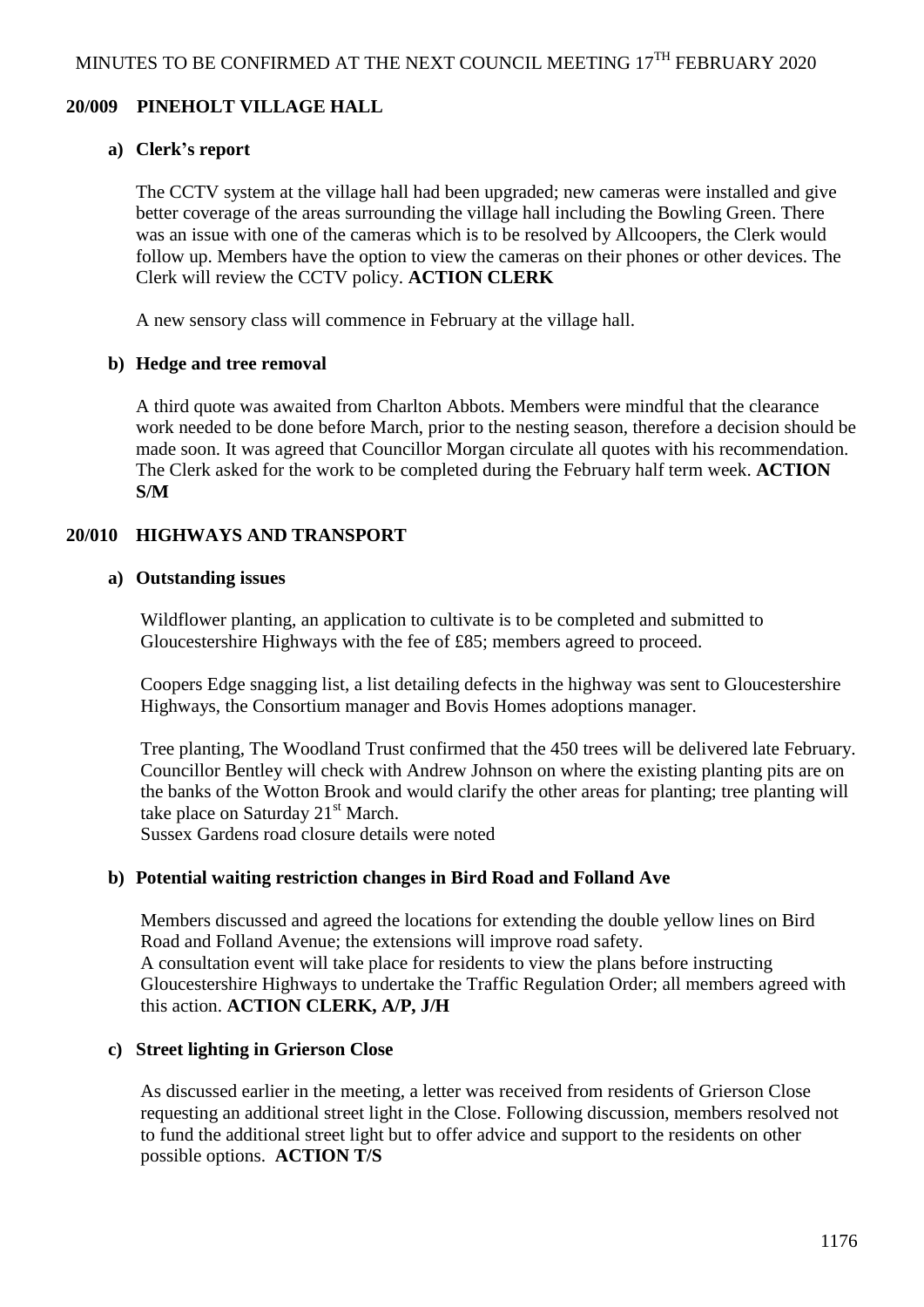## **20/011 PLAY AREA**

#### **a) Inspection report**

Members undertook the quarterly inspection of the play area and minor matters were noted and would be monitored.

Councillor Bentley re-joined the meeting.

### **20/012 FINANCE**

### **a) Accounts for Payment**

|                |                                       | Chq | <b>Net</b> | <b>VAT</b> | <b>Gross</b> |
|----------------|---------------------------------------|-----|------------|------------|--------------|
| $\mathbf{i}$ . | Mitchells Ltd $-$ Car park lighting   |     | 1258.00    | 251.60     | 1509.60      |
|                | maintenance                           |     |            |            |              |
| ii.            | Netwise – Domain name renewal         |     | 80.00      | 0.00       | 80.00        |
| iii.           | KB Handyman – Plumbing and external   |     | 120.00     | 0.00       | 120.00       |
|                | repairs                               |     |            |            |              |
| iv.            | Intocleaning $-$ Cleaning (Dec)       |     | 94.36      | 18.87      | 113.23       |
| $V_{\bullet}$  | Paystaff - Payroll services           |     | 77.85      | 15.57      | 93.42        |
| vi.            | KB Handyman – External maintenance    |     | 40.00      | 0.00       | 40.00        |
| vii.           | Allcoopers – Fire alarm system 12 mth |     | 236.96     | 47.39      | 284.35       |
|                | contract                              |     |            |            |              |
| viii.          | KB Handyman – Plumbing and dog bin    |     | 65.00      | 0.00       | 5.00         |
|                | repair                                |     |            |            |              |
| ix.            | <b>Water Plus - Rates</b>             | DD  | 107.12     | 0.00       | 107.12       |
| X.             | Supanet – Broadband                   | DD. | 24.15      | 4.83       | 28.98        |
| X1.            | British Gas – Service contract        | DD  | 27.28      | 5.46       | 32.14        |
| xii.           | $SWALEC - Gas$ supply                 | DD  | 63.18      | 4.82       | 68.00        |
| xiii.          | SWALEC – Electricity supply           | DD. | 75.97      | 12.03      | 88.00        |
| xiv.           | Citron – Village Hall services        | DD  | 103.35     | 20.67      | 124.02       |
|                |                                       |     |            |            |              |

Payment of the accounts was proposed by Councillor Bentley and seconded by Councillor Mrs Blackwell.

## **b) Budget 2020/2021**

Members had before them a budget report for 2020/21, prepared by the Clerk. The budget included money for refurbishing the kitchen, improvements to the village hall car park and further resurfacing work in the play area.

It was proposed by Councillor Bentley, seconded by Councillor Mrs Blackwell to accept the proposed budget for 2020/21; all members voted in favour. The budget will be published on the website and monitored throughout the year.

#### **c) Precept 2020/21**

Following discussion it was proposed by Councillor Mrs Hutchinson-Holford, seconded by Councillor Mrs Heyden to increase the Band D property amount by £0.75 per year, this will give a total increase of £2538, bringing the total precept to £56548. All members voted in favour of the proposal.